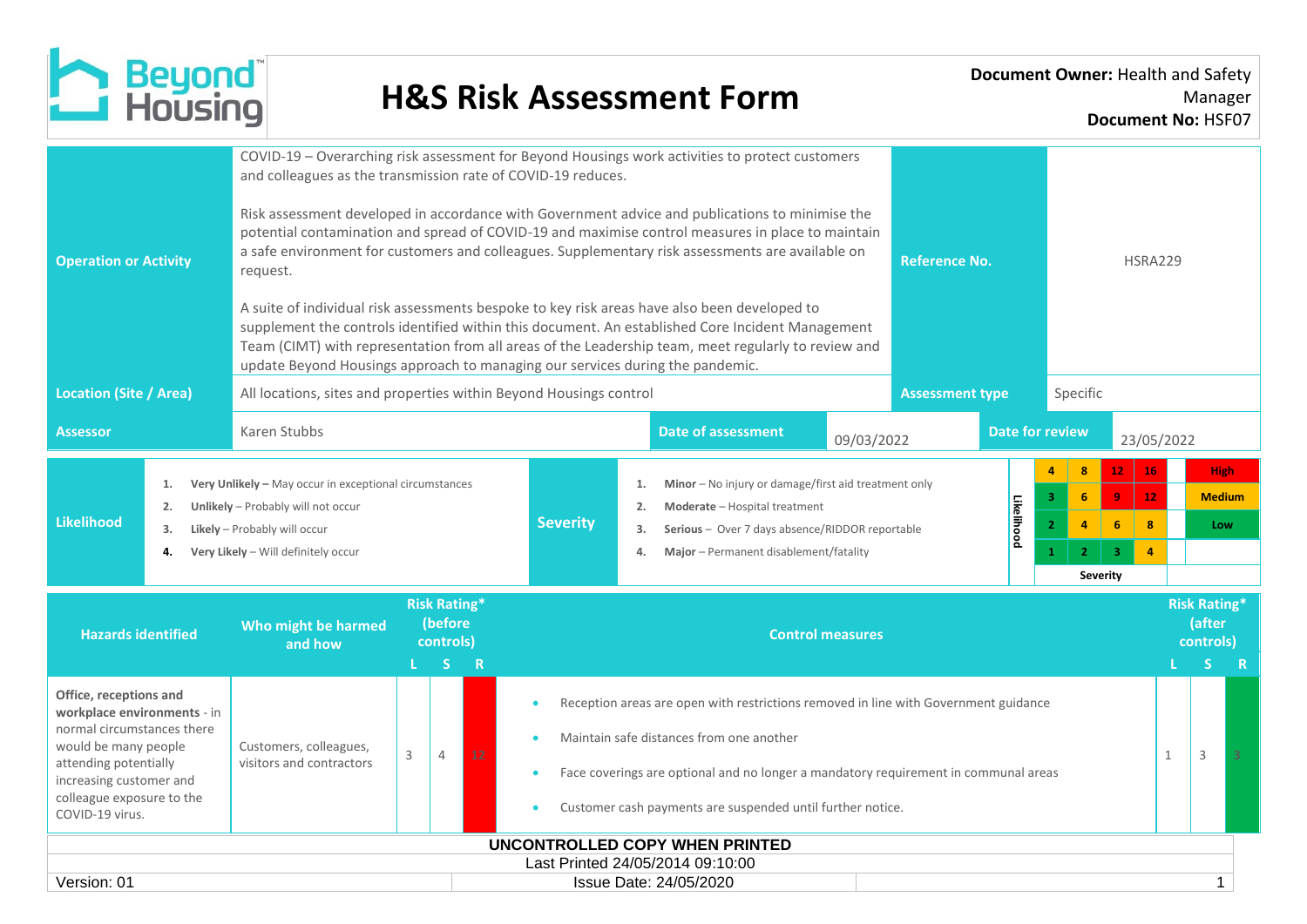

| <b>Hazards identified</b>                                                                 | Who might be harmed<br>and how                     | <b>Risk Rating*</b><br>(before<br>controls) |  |           | <b>Control measures</b>                                                                                                                                                                                                                                                                                                                                                                                                                                                                                                                                                                                                                                                                                                                                                                                                                                                                                                                                                                                                                                                                                                                                                                                                                                                                                                                                                                                                                                                                                                                                                                                                                                                                                                                                     |  |    | <b>Risk Rating*</b><br>(after<br>controls) |  |
|-------------------------------------------------------------------------------------------|----------------------------------------------------|---------------------------------------------|--|-----------|-------------------------------------------------------------------------------------------------------------------------------------------------------------------------------------------------------------------------------------------------------------------------------------------------------------------------------------------------------------------------------------------------------------------------------------------------------------------------------------------------------------------------------------------------------------------------------------------------------------------------------------------------------------------------------------------------------------------------------------------------------------------------------------------------------------------------------------------------------------------------------------------------------------------------------------------------------------------------------------------------------------------------------------------------------------------------------------------------------------------------------------------------------------------------------------------------------------------------------------------------------------------------------------------------------------------------------------------------------------------------------------------------------------------------------------------------------------------------------------------------------------------------------------------------------------------------------------------------------------------------------------------------------------------------------------------------------------------------------------------------------------|--|----|--------------------------------------------|--|
|                                                                                           |                                                    | L <sub>SR</sub>                             |  |           |                                                                                                                                                                                                                                                                                                                                                                                                                                                                                                                                                                                                                                                                                                                                                                                                                                                                                                                                                                                                                                                                                                                                                                                                                                                                                                                                                                                                                                                                                                                                                                                                                                                                                                                                                             |  | S. |                                            |  |
|                                                                                           |                                                    |                                             |  | $\bullet$ | Specific supporting risk assessments remain in place<br>There is some restricted access for colleagues still in place to access offices and technology and digital<br>means is provided to support colleagues working from home wherever possible<br>Where colleagues cannot work from home due to the role, accesses required and increased office<br>presence, this will be managed continuing to maintain some social distancing. Each building will<br>continue to have reduced occupancy at all times to allow continued social distancing, with a desk<br>booking system in place to allow this<br>A clear desk policy remains in place for both fixed desks and bookable desks. All personal effects must<br>be removed and a clear desk in place when leaving the office<br>Colleagues requirement to take lateral flow tests twice weekly if working in BH buildings or mixing with<br>colleagues or customers, and before visiting the office if working from home is now optional<br>As control measures may differ by location, building structure and normal use of the facility - all office<br>and workplace environments including receptions, have individual bespoke risk assessments developed<br>and are reviewed regularly. Supplementary risk assessments are available to interested parties on<br>request<br>Access to welfare facilities including sanitary provision is maintained for essential staff required to<br>attend buildings and will remain closed to the public<br>An increased cleaning regime remains in place for all buildings which require staff attendance to<br>ensure that it is COVID secure.<br>Alcohol gel and sanitiser will be provided at each entrance and exit point of all buildings and colleagues |  |    |                                            |  |
| <b>Unvaccinated Colleagues -</b><br>with potential to increase<br>the spread of the virus | Customers, colleagues,<br>visitors and contractors |                                             |  |           | and customers provided with increased communications and awareness of hand hygiene<br>Colleagues are advised to follow government guidance if they have any signs or symptoms of COVID 19<br>and not enter the workplace and advise line manager and work from home where possible                                                                                                                                                                                                                                                                                                                                                                                                                                                                                                                                                                                                                                                                                                                                                                                                                                                                                                                                                                                                                                                                                                                                                                                                                                                                                                                                                                                                                                                                          |  |    |                                            |  |
|                                                                                           |                                                    |                                             |  |           |                                                                                                                                                                                                                                                                                                                                                                                                                                                                                                                                                                                                                                                                                                                                                                                                                                                                                                                                                                                                                                                                                                                                                                                                                                                                                                                                                                                                                                                                                                                                                                                                                                                                                                                                                             |  |    |                                            |  |

|             | UNCONTROLLED COPY WHEN PRINTED   |  |
|-------------|----------------------------------|--|
|             | Last Printed 24/05/2014 09:10:00 |  |
| Version: 01 | Issue Date: 24/05/2020           |  |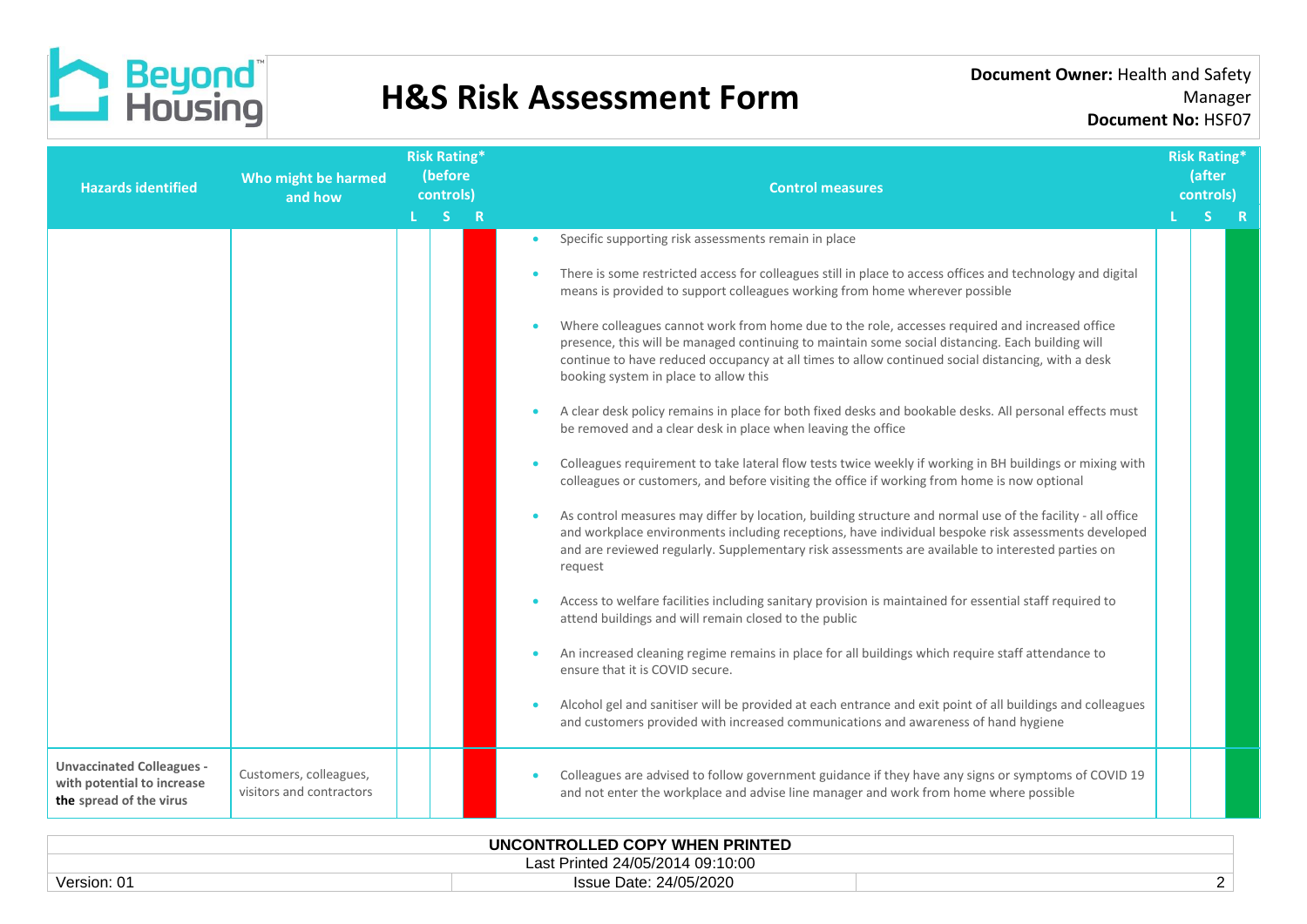

| <b>Hazards identified</b>                                                                                                                                                                    | Who might be harmed<br>and how                            |   |    | <b>Risk Rating*</b><br>(before<br>controls) |           | <b>Control measures</b>                                                                                                                                                                                                                                                                                                                                           |              |   | <b>Risk Rating*</b><br>(after<br>controls) |
|----------------------------------------------------------------------------------------------------------------------------------------------------------------------------------------------|-----------------------------------------------------------|---|----|---------------------------------------------|-----------|-------------------------------------------------------------------------------------------------------------------------------------------------------------------------------------------------------------------------------------------------------------------------------------------------------------------------------------------------------------------|--------------|---|--------------------------------------------|
|                                                                                                                                                                                              |                                                           |   | S. | R                                           |           |                                                                                                                                                                                                                                                                                                                                                                   |              |   |                                            |
|                                                                                                                                                                                              |                                                           |   |    |                                             | $\bullet$ | Social distancing is encouraged at all times to allow adequate passing space particularly at entry and<br>exit points and stairs as the one way system is no longer in place<br>Alcohol gel and sanitiser will be provided at entrance and exit points and throughout of all buildings                                                                            |              |   |                                            |
|                                                                                                                                                                                              |                                                           |   |    |                                             |           | and colleagues must follow the guidelines in the regular use of these<br>Regular advice, updates and support will be provided via Workplace                                                                                                                                                                                                                       |              |   |                                            |
|                                                                                                                                                                                              |                                                           |   |    |                                             |           | The CIMT will continue to monitor advice and publications by the Regulator of Social Housing, Health<br>and Safety Executive and Government to ensure effective governance is maintained                                                                                                                                                                          |              |   |                                            |
| Regulatory governance,<br>statutory compliance and<br>customer safety - Reduced<br>services would have the<br>potential to impact on<br>regulatory governance,<br>legislative compliance and | Customers and colleagues                                  | 3 |    |                                             |           | Corporate governance arrangements including Board and Committee meetings will continue as<br>scheduled using digital platforms                                                                                                                                                                                                                                    |              |   |                                            |
|                                                                                                                                                                                              |                                                           |   | 4  | 12                                          |           | Government guidance updated on the 7 March 2022 advises that there is no longer a legal<br>requirement for people with coronavirus (COVID-19) infection to self-isolate, however if you have any<br>of the main symptoms of COVID-19 or a positive test result, the public health advice is to stay at home<br>and avoid contact with other people.               | 1            | ς |                                            |
| customer safety if not<br>controlled.                                                                                                                                                        |                                                           |   |    |                                             |           | Property compliance regimes are maintained to ensure customer safety and maintain the<br>requirements of the Home Standard. Where access is required to individual properties, risk<br>assessments are developed with specific controls including social distancing and provision of personal<br>protective equipment should the customer request these are worn. |              |   |                                            |
| <b>Customer and colleague</b><br>vulnerabilities - customers<br>and colleagues who may be                                                                                                    | Customers and colleagues                                  | 3 | 4  | 12                                          |           | Bespoke reasonable adjustments will be applied when customers advise that they are self-isolating<br>with Covid 19 and essential services may be re-arranged                                                                                                                                                                                                      | $\mathbf{1}$ | 3 |                                            |
| at increased risk from the<br>virus                                                                                                                                                          |                                                           |   |    |                                             |           | Colleagues who are required to self-isolate with Covid 19 will be supported by line managers and the<br>HR team to identify suitable reasonable adjustments bespoke to the individual.                                                                                                                                                                            |              |   |                                            |
| Critical services - including<br>service centre and<br>Independent Living Services                                                                                                           | Customers, colleagues<br>and external support<br>agencies | 3 | 4  | 12                                          |           | All emergency and essential services will be maintained at all times<br>Individual risk assessments have been developed where required to maximise social distancing,<br>appropriate personal protective equipment provided and hygiene arrangements to prevent<br>transmission of the virus                                                                      | 1            | 3 |                                            |
| <b>IINCONTROLLED CORY WHEN BRINTED</b>                                                                                                                                                       |                                                           |   |    |                                             |           |                                                                                                                                                                                                                                                                                                                                                                   |              |   |                                            |

| UNCONTROLLED COPY WHEN PRINTED   |                        |  |  |  |  |  |
|----------------------------------|------------------------|--|--|--|--|--|
| Last Printed 24/05/2014 09:10:00 |                        |  |  |  |  |  |
| Version: 01                      | Issue Date: 24/05/2020 |  |  |  |  |  |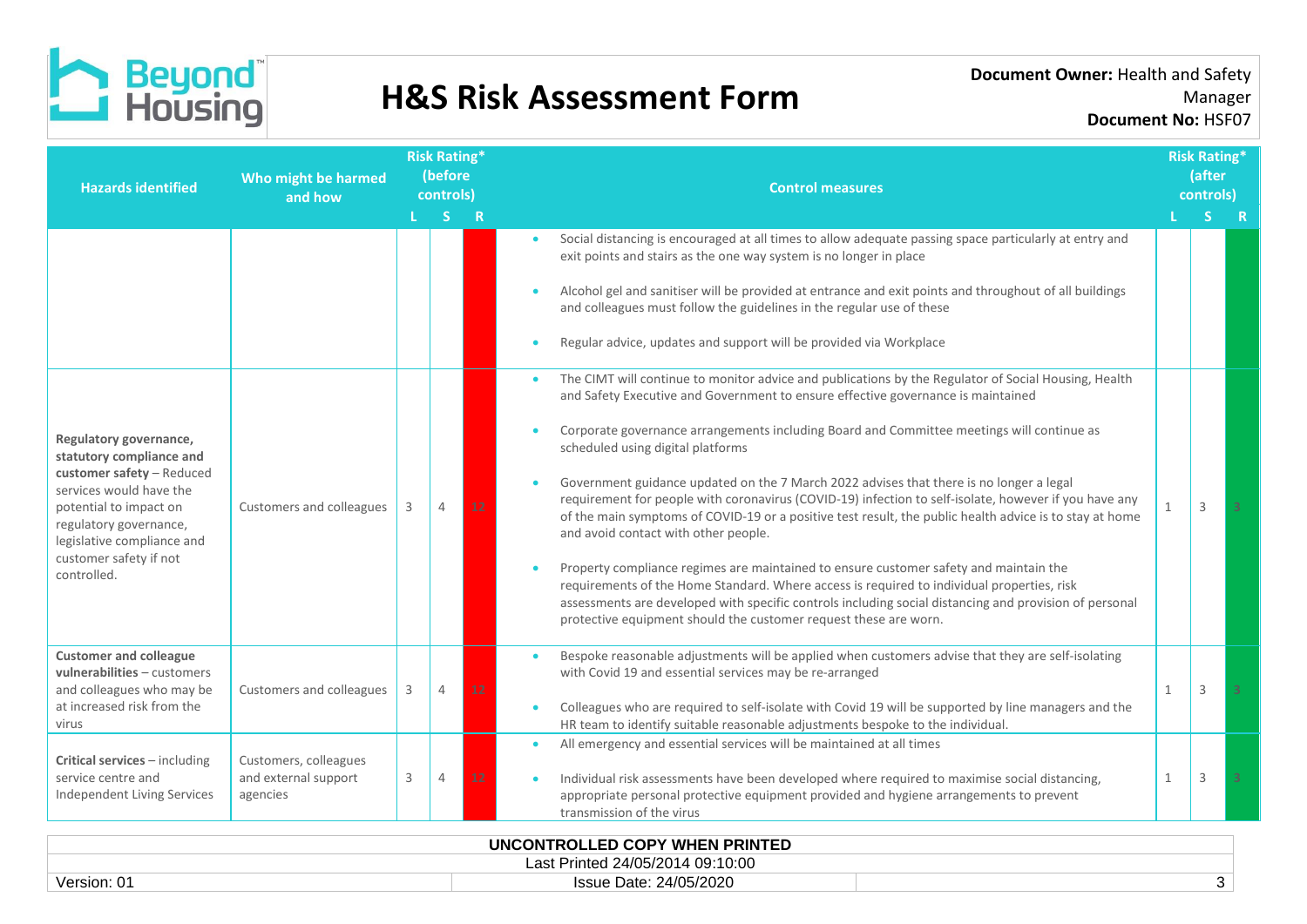

| <b>Hazards identified</b>                                                                                                           | Who might be harmed<br>and how                            | <b>Risk Rating*</b><br>(before<br>controls) |                |    | <b>Control measures</b>                                                                                                                                                                                                                                                                                                                                                                                                                                                                                                                                                                                                | <b>Risk Rating*</b><br>(after<br>controls) |                |  |  |
|-------------------------------------------------------------------------------------------------------------------------------------|-----------------------------------------------------------|---------------------------------------------|----------------|----|------------------------------------------------------------------------------------------------------------------------------------------------------------------------------------------------------------------------------------------------------------------------------------------------------------------------------------------------------------------------------------------------------------------------------------------------------------------------------------------------------------------------------------------------------------------------------------------------------------------------|--------------------------------------------|----------------|--|--|
|                                                                                                                                     |                                                           |                                             | S.             | -R |                                                                                                                                                                                                                                                                                                                                                                                                                                                                                                                                                                                                                        |                                            |                |  |  |
|                                                                                                                                     |                                                           |                                             |                |    | Contingency and business continuity plans are in place to ensure ongoing provision of the services.                                                                                                                                                                                                                                                                                                                                                                                                                                                                                                                    |                                            |                |  |  |
| Higher risk homes -<br>including sheltered housing<br>or assisted living schemes                                                    | Customers, colleagues<br>and external support<br>agencies | 3                                           | $\overline{4}$ | 12 | Additional controls have been implemented for higher risk homes including restricting visitors,<br>additional personal protective equipment, increased cleaning regimes and provision of the same staff<br>members wherever possible to support customers and minimise 'mixing' of people in these areas<br>Increased monitoring is taking place on these schemes to ensure effective controls are maintained and<br>reviewed.                                                                                                                                                                                         | 1                                          | $\overline{4}$ |  |  |
| Working in occupied<br>properties - with potential<br>to increase the risk of cross<br>contamination and spread of<br>the virus     | Customers, colleagues<br>and contractors                  | 3                                           | $\overline{4}$ |    | Individual activity risk assessments have been reviewed taking into account the increased risk of<br>COVID-19<br>Pre-screening of customers takes place by phone prior to appointments taking place to identify any<br>occupants with COVID-19 symptoms, or in self-isolation<br>Colleagues have been advised to follow government guidance if they have any signs or symptoms and<br>will not work in customers' homes<br>Control measures for working in occupied properties includes continued social distancing, dynamic risk<br>assessment and additional personal protective equipment if required or requested. | $\mathbf{1}$                               | 3              |  |  |
| Working in void properties -<br>with potential to increase<br>the risk of cross<br>contamination and spread of<br>the virus         | Colleagues                                                | 3                                           | 3              |    | Individual activity risk assessments have been reviewed taking into account the increased risk of<br>COVID-19<br>Colleagues have been advised to follow government guidance if they have any signs or symptoms and<br>are advised not attend work during this time                                                                                                                                                                                                                                                                                                                                                     | 1                                          | 3              |  |  |
| <b>Community and external</b><br>works- with potential to<br>increase the risk of cross<br>contamination and spread of<br>the virus | Customers, colleagues<br>and the general public           | 2                                           | 3              |    | External work activities risk assessments such as estates/grounds maintenance have been reviewed<br>$\bullet$<br>and controls such as social distancing, increased hygiene arrangements, dynamic risk assessment and<br>additional personal protective equipment have been detailed<br>Maintaining ongoing estates maintenance improves aesthetics of our communities but also reduces<br>risks to public from slips, trips and falls on long wet grass                                                                                                                                                                | 1                                          | 3              |  |  |
| <b>INCONTROLLER CORVINIEN ROINTER</b>                                                                                               |                                                           |                                             |                |    |                                                                                                                                                                                                                                                                                                                                                                                                                                                                                                                                                                                                                        |                                            |                |  |  |

| UNCONTROLLED COPY WHEN PRINTED   |                        |  |  |  |  |  |
|----------------------------------|------------------------|--|--|--|--|--|
| Last Printed 24/05/2014 09:10:00 |                        |  |  |  |  |  |
| Version: 01                      | Issue Date: 24/05/2020 |  |  |  |  |  |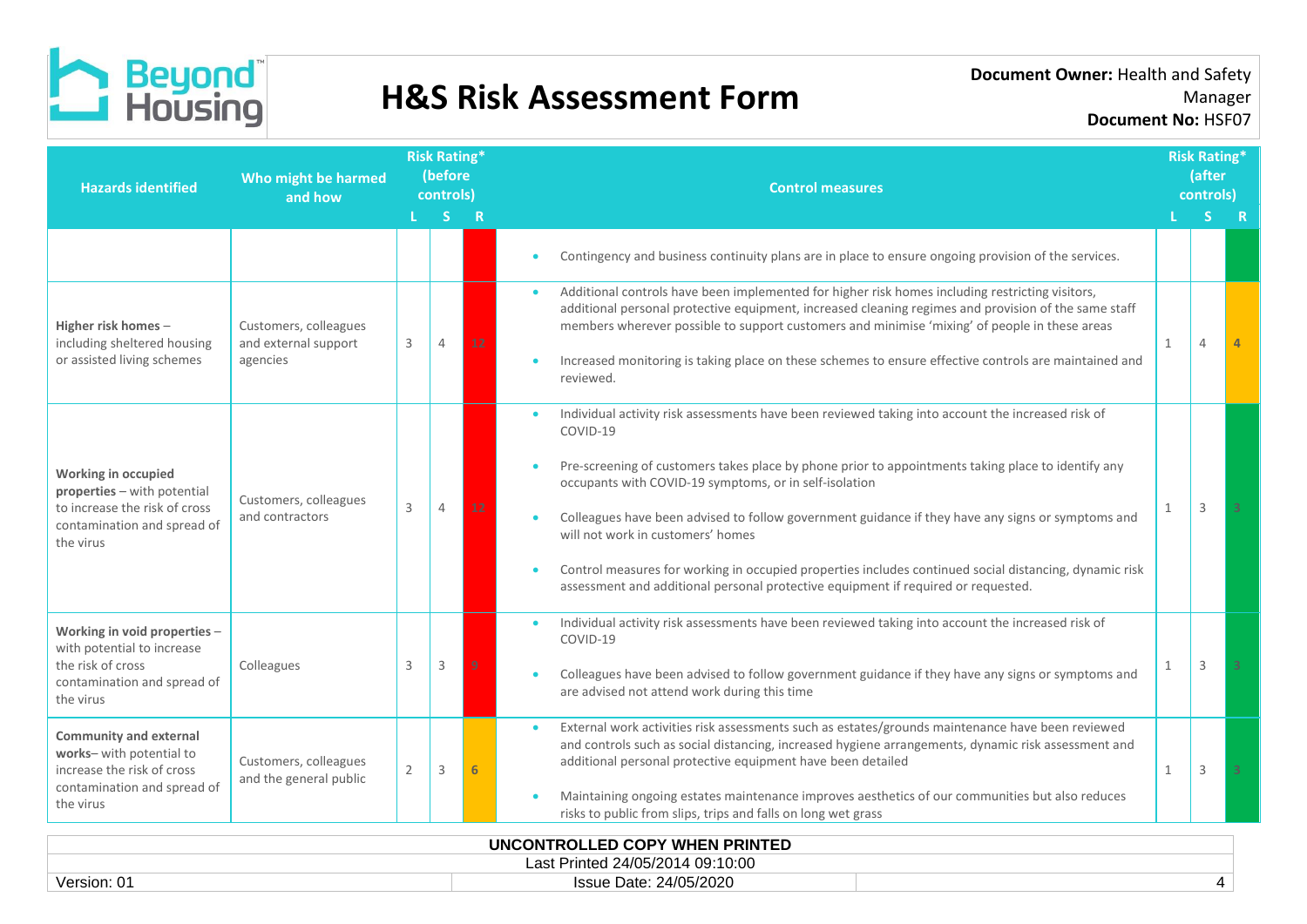

| <b>Hazards identified</b>                                                                                                                | Who might be harmed<br>and how           | <b>Risk Rating*</b><br>(before<br>controls)<br><sub>S</sub><br>$\overline{\mathbf{R}}$ |                |  | <b>Control measures</b>                                                                                                                                                                                                                                                                                                                                                                                                                                                                                        |              |                | <b>Risk Rating*</b><br>(after<br>controls) |  |
|------------------------------------------------------------------------------------------------------------------------------------------|------------------------------------------|----------------------------------------------------------------------------------------|----------------|--|----------------------------------------------------------------------------------------------------------------------------------------------------------------------------------------------------------------------------------------------------------------------------------------------------------------------------------------------------------------------------------------------------------------------------------------------------------------------------------------------------------------|--------------|----------------|--------------------------------------------|--|
|                                                                                                                                          |                                          |                                                                                        |                |  | Ongoing litter picking, removal of fly tipping waste and waste management reduces the risks<br>associated with bacterial and biological contamination and reduces an increase in vermin.                                                                                                                                                                                                                                                                                                                       |              |                |                                            |  |
| Planned works programmes<br>- with potential to increase<br>the risk of cross<br>contamination and spread of<br>the virus                | Customers, colleagues<br>and contractors | 3                                                                                      | 3              |  | Individual planned works programmes will be regularly assessed with Construction Phase plans<br>updated and incorporating additional planned controls and emergency measures if works need to be<br>suspended at short notice                                                                                                                                                                                                                                                                                  | $\mathbf{1}$ | 3              |                                            |  |
| Development and<br>construction activities - with<br>potential to increase the risk<br>of cross contamination and<br>spread of the virus | Colleagues and<br>contractors            | 3                                                                                      | 2              |  | Individual development works are re-assessed by the principal contractor with construction phase<br>plans/risk assessments/method statements updated and incorporating additional planned controls and<br>emergency measures if works need to be suspended at short notice<br>Safe distances should be maintained on construction sites and personal protective equipment in use.<br>Colleagues from the development team monitor progress and ongoing risk management including any<br>new or emerging risks. | 1            | $\overline{2}$ |                                            |  |
| <b>Appointment of contractors</b><br>- with potential to increase<br>the risk of cross<br>contamination and spread of<br>the virus       | Customers, colleagues<br>and contractors | 3                                                                                      | 3              |  | Contractors are to review individual risk assessments and controls prior to commencing works<br>Teams who appoint and control contractors complete a documented appraisal of reviewed risk<br>assessments prior to allowing works to commence.                                                                                                                                                                                                                                                                 | 1            | $\overline{3}$ |                                            |  |
| Transport and travel -<br>including commuting and the<br>use of fleet vehicles,<br>personal vehicles and public<br>transport             | Colleagues                               | 3                                                                                      | 3              |  | Fleet vehicles to be kept clean and tidy with additional sanitising of 'touch points' such as steering<br>wheel, gear selectors and controls carried out between each user                                                                                                                                                                                                                                                                                                                                     | $\mathbf{1}$ | $\overline{2}$ |                                            |  |
| Customer safeguarding-<br>including reporting during<br>COVID-19 pandemic                                                                | Customers and<br>Colleagues              | 3                                                                                      | $\overline{3}$ |  | All existing controls for customer safeguarding including referrals continue to be applied and<br>$\bullet$<br>communication methods maintained. Colleagues continue to support customers with additional<br>vulnerabilities and report concerns to the safeguarding team.<br>Safeguarding reporting mechanisms maintained and colleagues existing knowledge of customers at<br>increased risk used to provide additional support.                                                                             | $\mathbf{1}$ | $\mathbf{3}$   |                                            |  |
| <b>UNCONTROLLED COPY WHEN PRINTED</b>                                                                                                    |                                          |                                                                                        |                |  |                                                                                                                                                                                                                                                                                                                                                                                                                                                                                                                |              |                |                                            |  |

| <b>UNCONTROLLED COFT WHEN FRINTED</b> |                        |  |  |  |  |  |
|---------------------------------------|------------------------|--|--|--|--|--|
| Last Printed 24/05/2014 09:10:00      |                        |  |  |  |  |  |
| Version: 0.                           | Issue Date: 24/05/2020 |  |  |  |  |  |
|                                       |                        |  |  |  |  |  |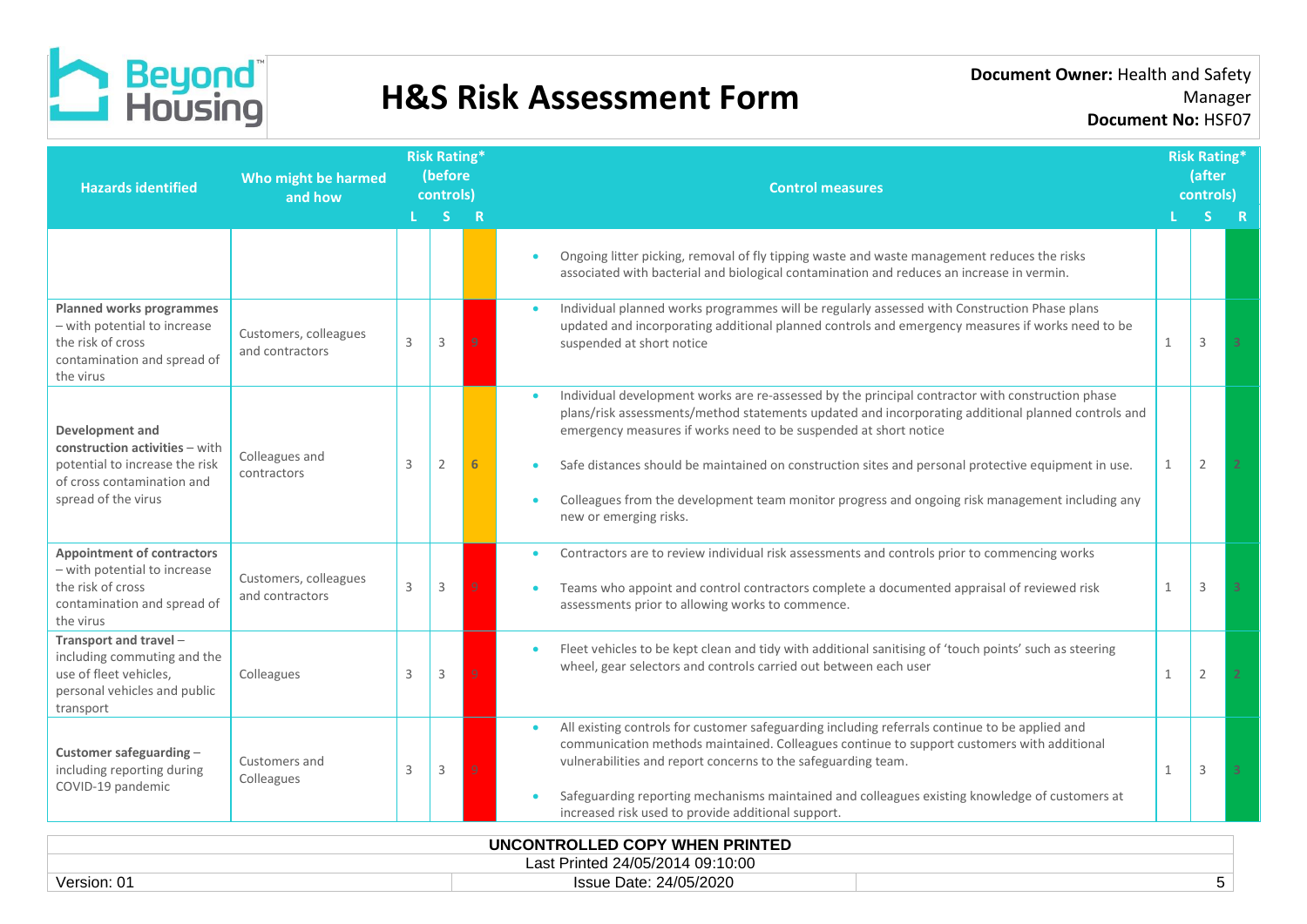

|                          |                | S |    | <b>Control measures</b>                                                                                                                                                                                                                                                                                                                                                                                                                                                                                                                               |                                                   |   | <b>Risk Rating*</b><br>(after<br>controls) |  |
|--------------------------|----------------|---|----|-------------------------------------------------------------------------------------------------------------------------------------------------------------------------------------------------------------------------------------------------------------------------------------------------------------------------------------------------------------------------------------------------------------------------------------------------------------------------------------------------------------------------------------------------------|---------------------------------------------------|---|--------------------------------------------|--|
|                          |                |   | R  |                                                                                                                                                                                                                                                                                                                                                                                                                                                                                                                                                       |                                                   |   | -R                                         |  |
|                          |                |   |    |                                                                                                                                                                                                                                                                                                                                                                                                                                                                                                                                                       |                                                   |   |                                            |  |
| Colleagues               | $\overline{2}$ | 3 |    | Support and monitoring available from managers and HR team<br>$\bullet$<br>Existing support and professional help available and maintained with existing providers<br>Continued communication with colleagues via personal telephone contact, briefings, workplace                                                                                                                                                                                                                                                                                    | $\mathbf{1}$                                      | 3 | 3                                          |  |
| Customers and colleagues |                | 3 | 6. | Emergency response arrangements will continue to be provided in accordance with emergency<br>$\bullet$<br>response times.<br>Additional dynamic risk assessments and controls may be undertaken to protect customers and                                                                                                                                                                                                                                                                                                                              | $\mathbf{1}$                                      | 3 |                                            |  |
| Customers and colleagues |                | 3 | 6. | CIMT will monitor government advice and updates regularly to monitor any changes<br>$\bullet$<br>CIMT will continue to issue communications and updates to colleagues following briefing meetings<br>Beyond Housing web site will be updated regularly with any increased risks or changes in controls<br>CIMT will monitor risks bespoke to Beyond Housing and will review risk assessments regularly<br>Customer and colleague communication and any concerns raised will be used to redefine and consider<br>risks, controls and assurance needed. | 1                                                 | 3 | $\overline{3}$                             |  |
| Customers and colleagues |                | 3 | q  | Department business continuity plans are in place and continue to be monitored and updated,<br>maintaining contingency arrangements<br>Recovery plans have been approved by CIMT based on current government guidelines and the impact<br>of risk to our customers and colleagues<br>Regular reviews of contractor's availability to provide support and maintaining services<br>Government advice monitored and followed for any confirmed COVID related ill health.<br>$\bullet$                                                                    | $\mathbf{1}$                                      | 3 |                                            |  |
|                          |                |   |    |                                                                                                                                                                                                                                                                                                                                                                                                                                                                                                                                                       | platform and Be in Touch articles.<br>colleagues. |   | <b>IINCONTROLLED COPY WHEN PRINTED</b>     |  |

|                                     | UNCONTROLLED COPY WHEN PRINTED |  |  |  |  |  |
|-------------------------------------|--------------------------------|--|--|--|--|--|
| Printed 24/05/2014 09:10:00<br>-as: |                                |  |  |  |  |  |
| Version: 01                         | Issue Date: 24/05/2020         |  |  |  |  |  |